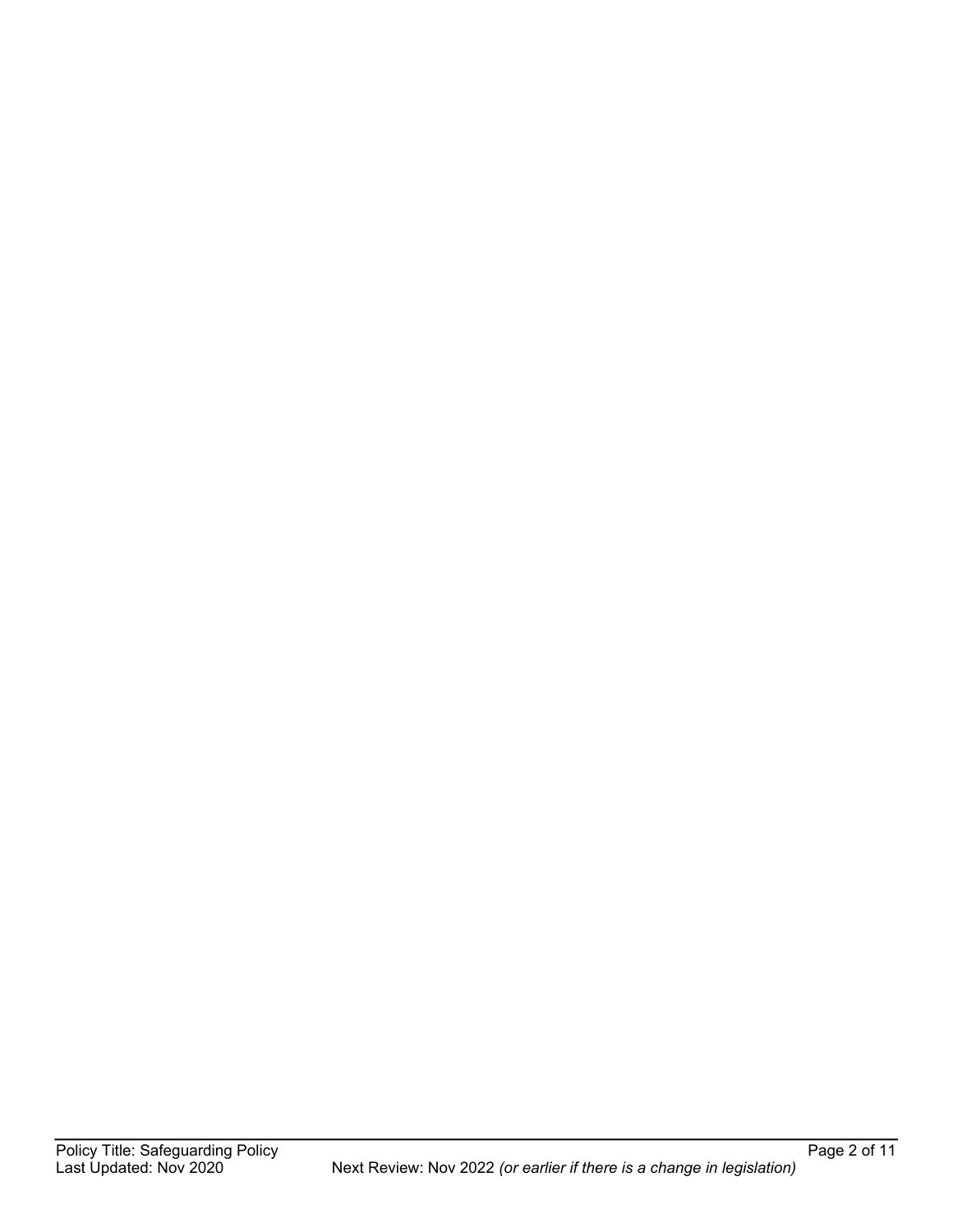# **Reporting a Safeguarding Concern within the Tennis Environment**



#### **\*SPC – Safeguarding and Protection Committee \*LRC – Licensing and Registration Committee**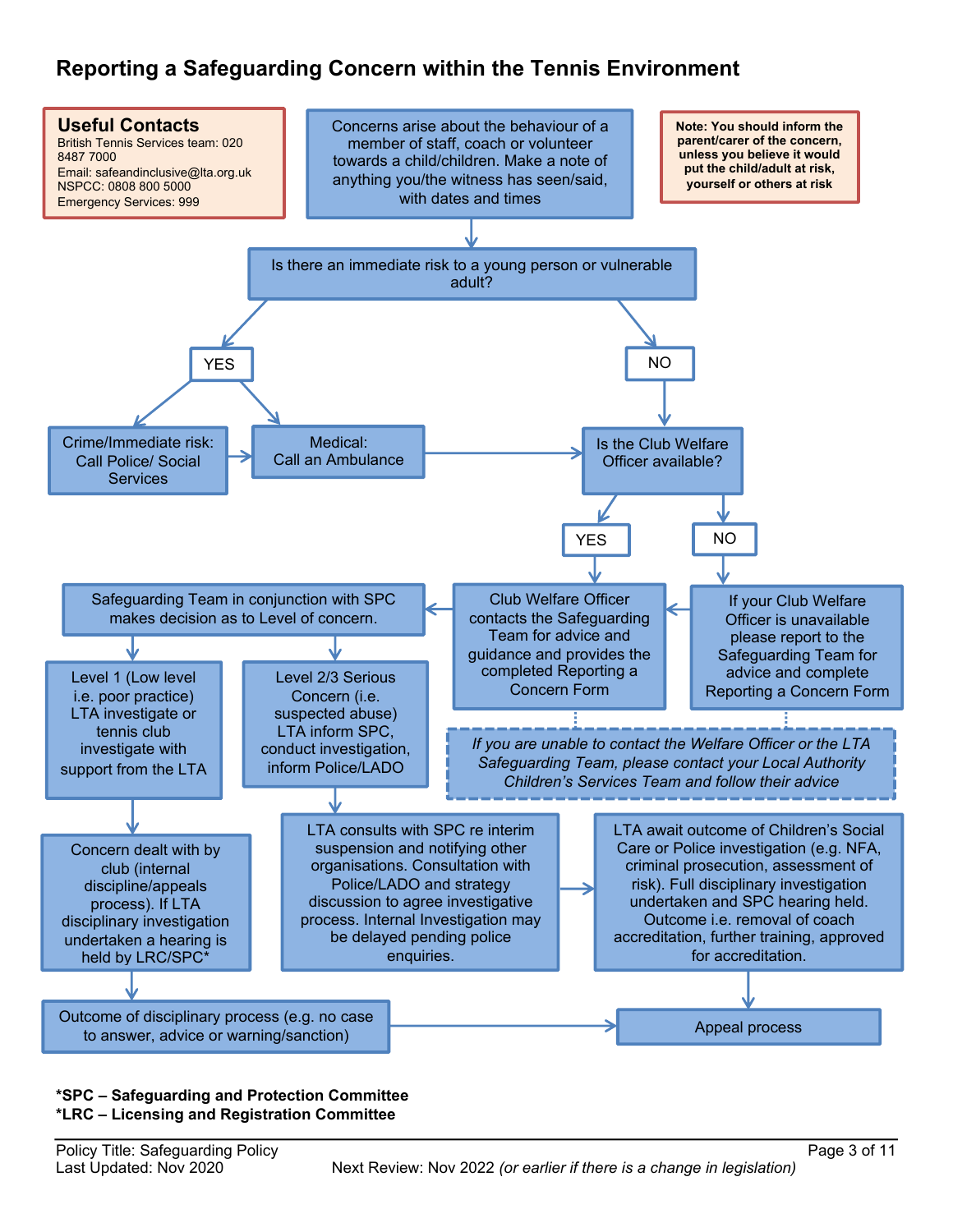# **Safeguarding Policy**

#### **1. Policy statement**

The LAKESIDE LTC / FRIESLAND LTC / ILKESTON LTC is committed to prioritising the well-being of all children and adults at risk, promoting safeguarding in our club at all times, including all programmes and events we run. This Policy strives to minimise risk, deliver a positive tennis experience for everyone and respond appropriately to all safeguarding concerns/disclosures.

#### **2. Use of terminology**

**Child:** a person under the age of eighteen years.

Note that some legislation in Scotland defines a child as a person under sixteen years old. However, where there is any safeguarding concern, anyone under the age of 18 is regarded as a child unless advised otherwise by the LTA Safeguarding Team .

**Adult at risk of abuse or neglect:** a person aged eighteen years or over who is, or may be, in need of community care services by reason of disability, age or illness; and is, or may be, unable to take care of, or unable to protect him or herself against abuse or neglect.

**Safeguarding children:** protecting children from abuse and neglect, preventing the impairment of children's health or development, ensuring that they grow up in circumstances consistent with the provision of safe and effective care, and taking action to enable all children to have the best life chances.

**Safeguarding adults at risk:** protecting adults from abuse and/or neglect. Enabling adults to maintain control over their lives and make informed choices without coercion. Empowering adults at risk, consulting them before taking action, unless someone lacks the capacity to make a decision, or their mental health poses a risk to their own or someone else's safety, in which case, always acting in his or her best interests.

*(See appendix A for full glossary of terms)*.

#### **3. Scope**

This Policy is applicable to all staff, volunteers, committee members, coaches and club members. It is in line with national legislation and applicable across the UK.

Advice, guidance and support is available from the LTA Safeguarding Team.

#### **4. Responsibility for the implementation of the Safeguarding Policy, Code of Conduct and Reporting Procedure**

#### **SAFEGUARDING IS EVERYONE'S RESPONSIBILITY: NOT RESPONDING TO A SAFEGUARDING CONCERN IS NOT AN OPTION.**

- Our club's committee has overall accountability for this Policy and its implementation
- Our club Welfare Officer is responsible for updating this Policy in line with legislative and club developments
- All individuals involved in/present at the club are required to adhere to the Policy and Code of Conduct
- The LTA Safeguarding Team and Tennis Scotland, Tennis Wales and Tennis Foundation Safeguarding Leads can offer support to help clubs proactively safeguard.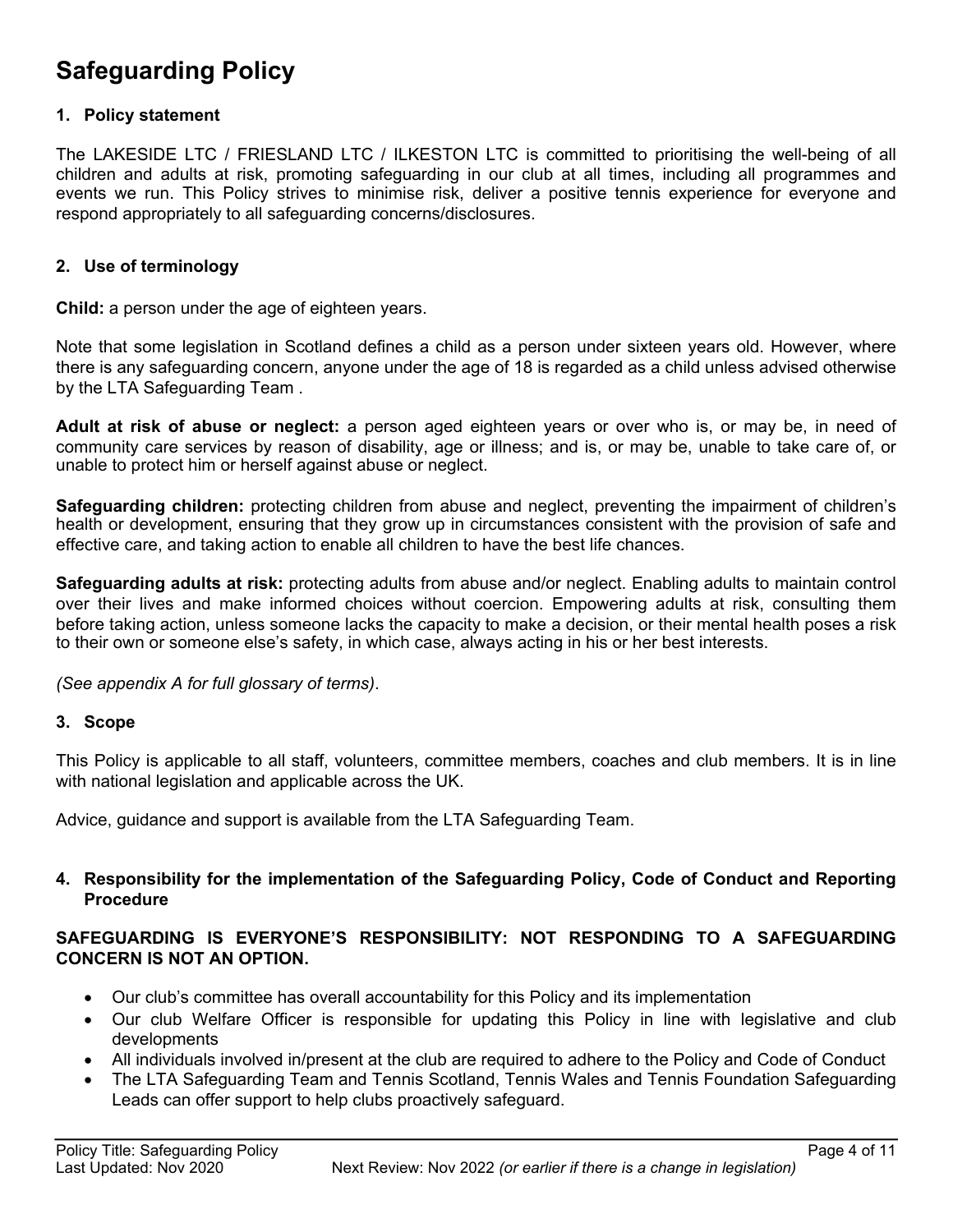#### **Where there is a safeguarding concern/disclosure:**

- The individual who is told about, hears, or is made aware of the concern/disclosure is responsible for following the Reporting a Safeguarding Concern Procedure. Unless someone is in immediate danger, they should inform their club Welfare Officer, LTA Safeguarding Team or National Safeguarding Lead.
- The club Welfare Officer and Safeguarding Leads are responsible for reporting safeguarding concerns to the LTA Safe Safeguarding Team.
- The LTA Safeguarding Team is responsible for assessing all safeguarding concern/disclosures that are reported to them and working with the club Welfare Officer and national Safeguarding Leads to follow up as appropriate on a case-by-case basis, prioritising the well-being of the child/ adult at risk at all times. Dependent on the concern/disclosure, a referral may be made to:
	- $\circ$  The police in an emergency (999);
	- o Local Authority Children's Services
	- o Local Authority Adult Services
	- o Designated Officer (England only) for concerns/disclosures about a member of staff, consultant, coach, official or volunteer
	- o Disclosure and Barring Service (or Disclosure Scotland; Adult Social Work Team or Health and Social Service Department (Channel Islands) for concerns/disclosures about a member of staff, consultant, coach, official or volunteer

#### **5. Breaches of the Safeguarding Policy, Code of Conduct and Reporting Procedure**

Breaches of this Policy and/or failure to comply with the outlined responsibilities may result in the following:

- Disciplinary action leading to possible dismissal and legal action;
- Termination of current and future roles within the club and roles in other clubs, the LTA, Tennis Wales, Tennis Scotland and the Tennis Foundation*.*

Actions taken by staff, consultants, volunteers, officials, coaches inside or outside of the club that are seen to contradict this Policy may be considered a violation of this Policy.

Where an appeal is lodged in response to a safeguarding decision made by the club, the individual should adhere to the club's appeal procedure.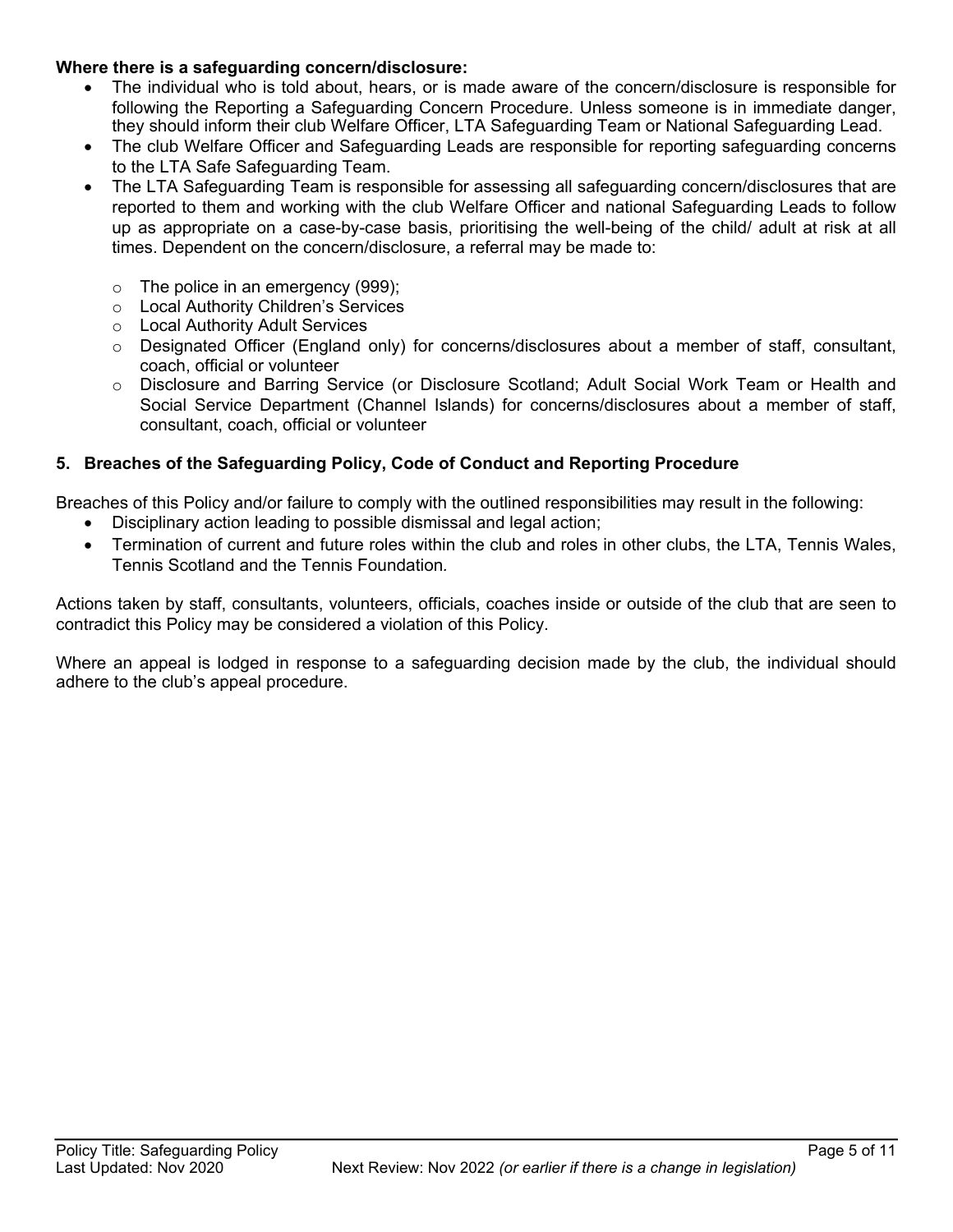# **Codes of Conduct**

#### **All members of staff and volunteers agree to:**

- Prioritise the well-being of all children and adults at risk at all times
- Treat all children and adults at risk fairly and with respect
- Be a positive role model. Act with integrity, even when no one is looking
- Help to create a safe and inclusive environment both on and off court
- Not allow any rough or dangerous behaviour, bullying or the use of bad or inappropriate language
- Report all allegations of abuse or poor practice to the club Welfare Officer
- Not use any sanctions that humiliate or harm a child or adult at risk
- Value and celebrate diversity and make all reasonable efforts to meet individual needs
- Keep clear boundaries between professional and personal life, including on social media
- Have the relevant consent from parents/carers, children and adults before taking or using photos and videos
- Refrain from making physical contact with children or adults unless it is necessary as part of an emergency or congratulatory (e.g. handshake / high five)
- Refrain from smoking and consuming alcohol during club activities or coaching sessions
- Ensure roles and responsibilities are clearly outlined and everyone has the required information and training
- Avoid being alone with a child or adult at risk unless there are exceptional circumstances
- Refrain from transporting children or adults at risk, unless this is required as part of a club activity (e.g. away match) and there is another adult in the vehicle
- Not abuse, neglect, harm or discriminate against anyone; or act in a way that may be interpreted as such
- Not have a relationship with anyone under 18 for whom they are coaching or responsible for
- Not to have a relationship with anyone over 18 whilst continuing to coach or be responsible for them

#### **All children agree to:**

- Be friendly, supportive and welcoming to other children and adults
- Play fairly and honestly
- Respect club staff, volunteers and Officials and accept their decisions
- Behave, respect and listen to your coach
- Take care of your equipment and club property
- Respect the rights, dignity and worth of all participants regardless of age, gender, ability, race, culture, religion or sexual identity
- Not use bad, inappropriate or racist language, including on social media
- Not bully, intimidate or harass anyone, including on social media
- Not smoke, drink alcohol or drugs of any kind on club premises or whilst representing the club at competitions or events
- Talk to the club Welfare Officer about any concerns or worries they have about themselves or others

This Policy is reviewed every two years (or earlier if there is a change in national legislation).

This Policy is recommended for approval by: THE COMMITTEE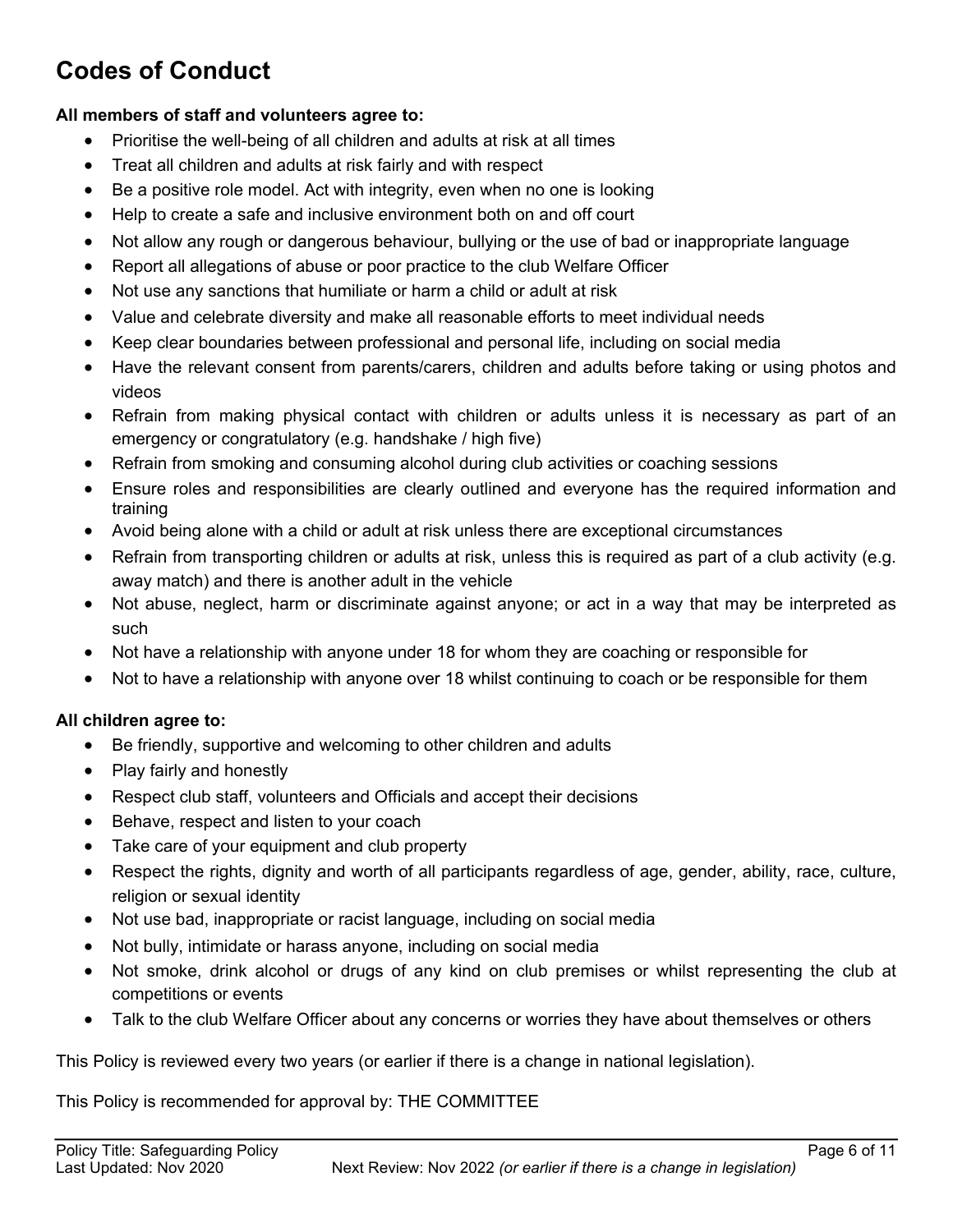Club Committee Chair: STEVE BESTWICK Date: 01/11/2018

Club Welfare Officer: BRYAN HOWELLS Date: 01/11/2018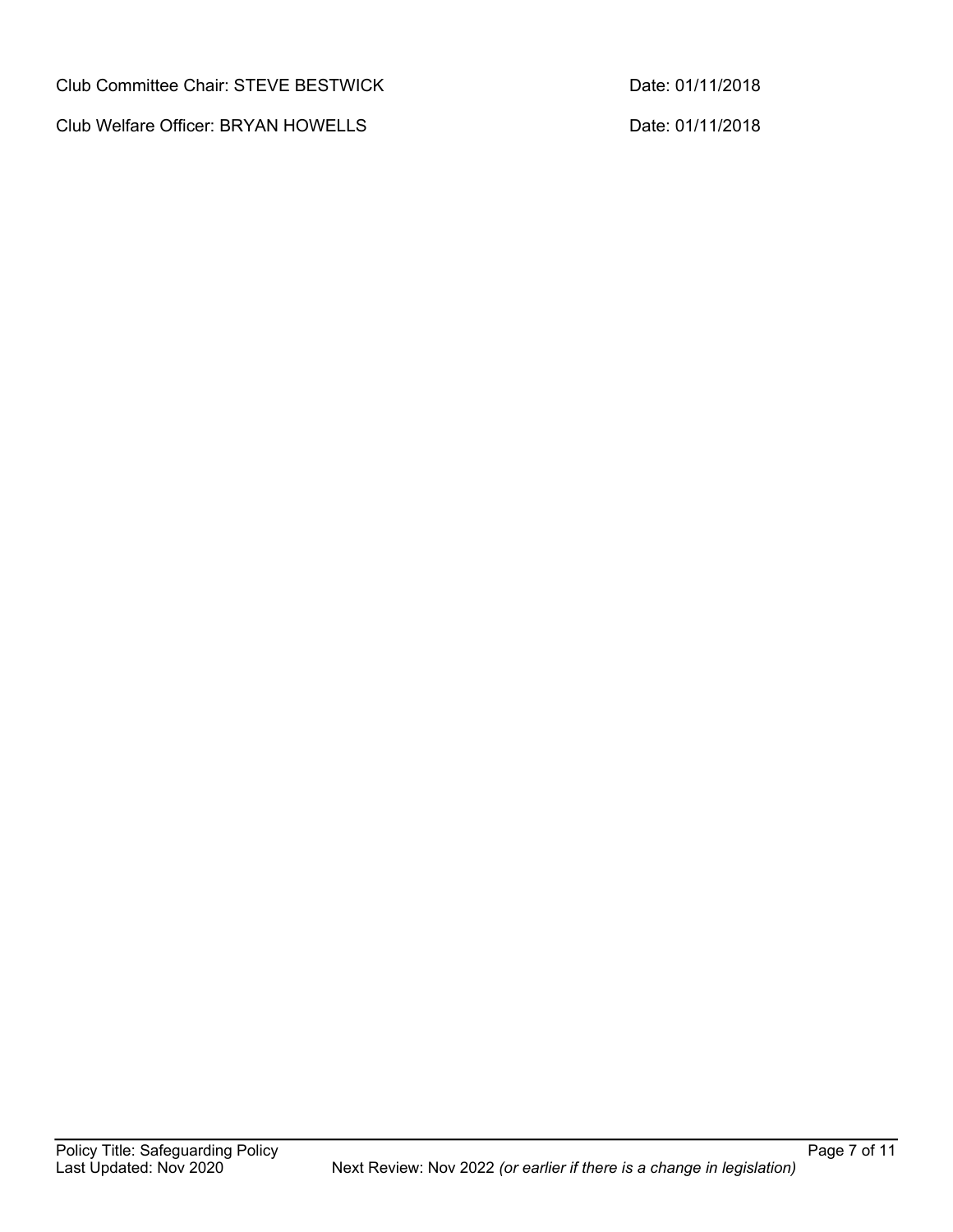# **Appendix A: Glossary of Terms**

**Safeguarding:** protecting **children** from abuse and neglect, preventing the impairment of children's health or development, ensuring that children are growing up in circumstances consistent with the provision of safe and effective care, and taking action to enable all children to have the best life chances. Enabling **adults at risk** to achieve the outcomes that matter to them in their life; protecting their right to live in safety, free from abuse and neglect. Empowering and supporting them to make choices, stay safe and raise any concerns. Beginning with the assumption that an individual is best-placed to make decisions about their own wellbeing, taking proportional action on their behalf only if someone lacks the capacity to make a decision, they are exposed to a life-threatening risk, someone else may be at risk of harm, or a criminal offence has been committed or is likely to be committed.

#### **Abuse and neglect**

**Physical abuse:** A form of abuse which may involve hitting, shaking, throwing, poisoning, burning or scalding, drowning, suffocating or otherwise causing physical harm to a child or adult at risk. Physical harm may also be caused when a parent or carer fabricates the symptoms of, or deliberately induces illness

**Sexual abuse:** Involves forcing or enticing a child or young person to take part in abuse sexual activities, not necessarily involving a high level of violence, whether or not the child is aware of what is happening. The activities may involve physical contact, including assault by penetration (for example, rape or oral sex) or nonpenetrative acts such as masturbation, kissing, rubbing and touching outside of clothing. They may also include non-contact activities, such as involving children in looking at, or in the production of, sexual images, watching sexual activities, encouraging children to behave in sexually inappropriate ways, or grooming a child in preparation for abuse (including via the internet). Sexual abuse is not solely perpetrated by adult males. Women can also commit acts of sexual abuse, as can other children

**Emotional abuse:** The persistent emotional maltreatment of a child or adult at risk such as to cause severe and persistent adverse effects on their emotional development. It may involve conveying to a child/ adult at risk that they are worthless or unloved, inadequate, or valued only insofar as they meet the needs of another person; not giving them opportunities to express their views; deliberately silencing them or 'making fun' of what they say or how they communicate. It may feature age or developmentally inappropriate expectations being imposed, including interactions that are beyond a child or adult at risk's developmental capability, as well as overprotection and limitation of exploration and learning, or preventing them participating in normal social interaction. It may involve seeing or hearing the ill-treatment of another. It may involve serious bullying (including cyber bullying), causing a child or adult at risk to feel frightened or in danger, or the exploitation or corruption of children. Some level of emotional abuse is involved in all types of maltreatment of a child, though it may occur alone.

**Neglect:** The persistent failure to meet a child/ adult at risk's basic physical and/or psychological needs, likely to result in the serious impairment of their health or development. It may involve a parent or carer failing to:

- $\circ$  provide adequate food, clothing and shelter (including exclusion from home or abandonment);
- $\circ$  protect a child/ adult at risk from physical and emotional harm or danger;
- $\circ$  ensure adequate supervision (including the use of inadequate care-givers); or
- o ensure access to appropriate medical care or treatment.

It may also include neglect of, or unresponsiveness to, a child's or adult at risk's basic emotional needs. Neglect may occur during pregnancy as a result of maternal substance abuse.

#### **Additional examples of abuse and neglect of adults at risk**

**Financial abuse**: having money or property stolen; being defrauded; being put under pressure in relation to money or other property; and having money or other property misused.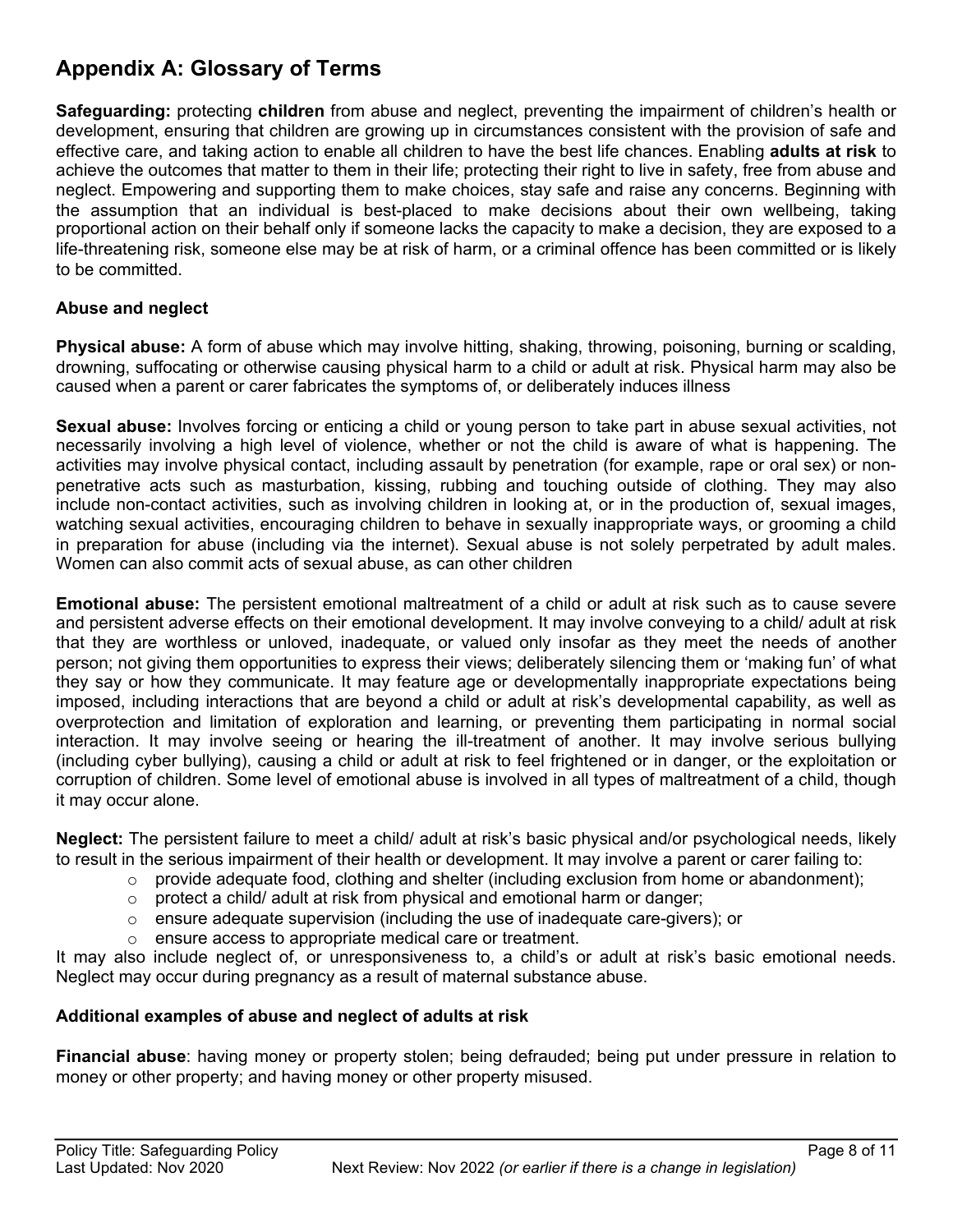**Discriminatory abuse**: treating someone in a less favourable way and causing them harm, because of their age, gender, sexuality, gender identity, disability, socio-economic status, ethnic origin, religion and any other visible or non-visible difference.

**Domestic abuse**: includes physical, sexual, psychological or financial abuse by someone who is, or has been a partner or family member. Includes forced marriage, female genital mutilation and honour-based violence (an act of violence based on the belief that the person has brought shame on their family or culture). Domestic abuse does not necessarily involve physical contact or violence.

**Psychological abuse:** including emotional abuse, threats of harm or abandonment, deprivation of contact, humiliation, blaming, controlling, intimidation, coercion, harassment, verbal abuse, isolation or withdrawal from services or supportive networks.

**Organisational abuse**: where the needs of an individual are not met by an organisation due to a culture of poor practice or abusive behaviour within the organisation.

**Self-neglect:** behaviour which threatens an adult's personal health or safety (but not that of others). Includes an adult's decision to not provide themselves with adequate food, clothing, shelter, personal hygiene, or medication (when indicated), or take appropriate safety precautions

**Modern slavery**: encompasses slavery, human trafficking, criminal and sexual exploitation, forced labour and domestic servitude. Traffickers and slave masters use whatever means they have at their disposal to coerce, deceive and force individuals into a life of abuse, servitude and inhumane treatment.

- A person who is being abused may experience more than one type of abuse
- Harassment, and bullying are also abusive and can be harmful
- Female Genital Mutilation (FGM) is now recognised as a form of physical, sexual and emotional abuse that is practised across the UK
- Child Sexual Exploitation is recognised as a form of sexual abuse in which children are sexually exploited for money, power or status
- Child trafficking is recognised as child abuse where children are often subject to multiple forms of exploitation. Children are recruited, moved or transported to, or within the UK, then exploited, forced to work or sold
- People from all cultures are subject to abuse. It cannot be condoned for religious or cultural reasons
- Abuse can have immediate and long-term impacts on someone's well-being, including anxiety, depression, substance misuse, eating disorders and self-destructive Conducts, offending and antisocial Conduct
- Those committing abuse are most often adults, both male and female. However, child-to-child abuse also takes place.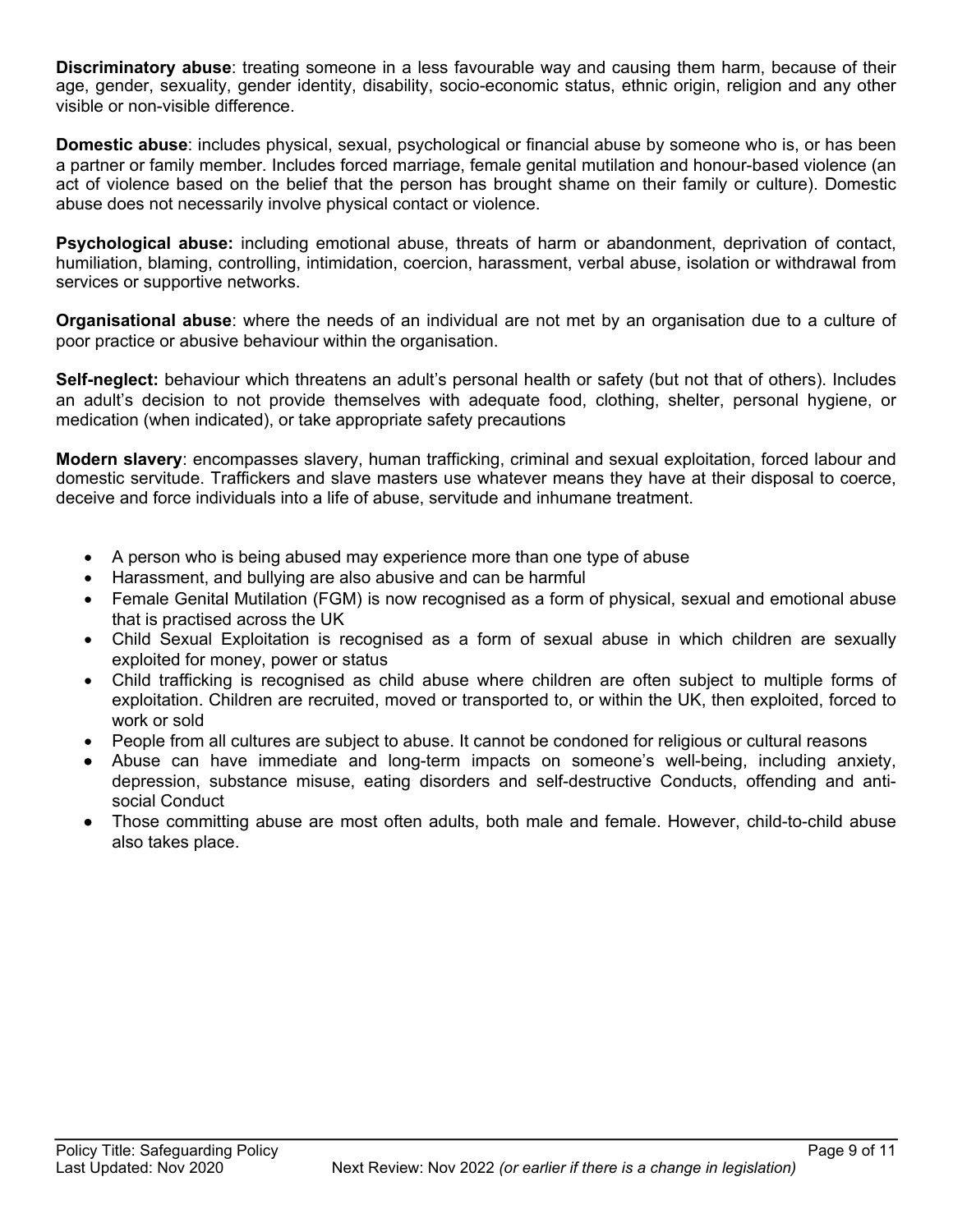### **Appendix B: What to do if a disclosure from a child or adult at risk is made to you:**

- 1. Reassure the child/adult that s/he is right to report the behaviour
- 2. Listen carefully and calmly to him/her
- 3. Keep questions to a minimum and never ask leading questions
- 4. Do not promise secrecy. Inform him/her that you must report your conversation to the LTA Safe and Inclusive Tennis Team (and the police in an emergency) because it is in his/her best interest
- 5. REPORT IT! If someone is in immediate danger call the police (999), otherwise talk to the LTA Safeguarding Team as soon as possible. Once reported, the Safe and Inclusive Tennis Team will work with you to ensure the safety and well-being of the child/ adult at risk
- 6. Do not permit personal doubt prevent you from reporting the concern/disclosure
- 7. Make an immediate objective written record of the conversation using the Reporting a Concern Form *(add link)*. Make certain you distinguish between what the person has actually said and the inferences you may have made. Your report should be sent to the LTA Safeguarding Team within 48 hours of the incident, who will store it safely.